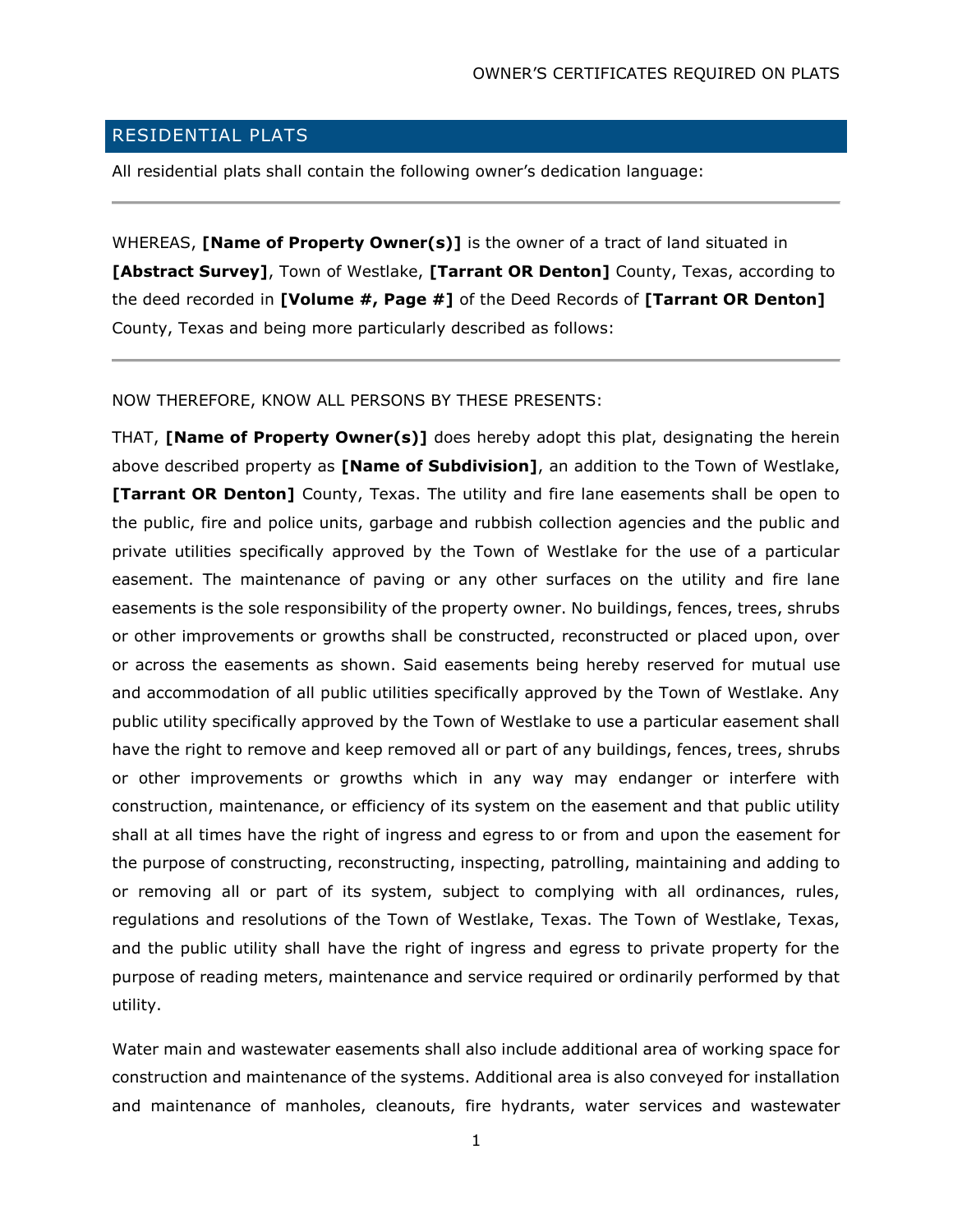services from the main to the curb or pavement line. Description of these additional easements herein granted shall be determined by their locations as installed.

This plat approved subject to all platting ordinances, rules, regulations, and resolutions of the Town of Westlake, **[Tarrant OR Denton]** County, Texas.

WITNESS, my hand, this the **[Day of Month]** day of **[Month]**, **[Year]**.

By:

| Name of Property Owner(s) |  |  |  |  |
|---------------------------|--|--|--|--|
|---------------------------|--|--|--|--|

**Printed Name / Title** 

| <b>STATE OF TEXAS</b>         |  |
|-------------------------------|--|
| COUNTY OF [Tarrant OR Denton] |  |

BEFORE ME, the undersigned, a notary public in and for said county and state, on this day personally appeared **[Name of Property Owner(s)]**, known to me to be the one whose name is subscribed to the foregoing instrument and acknowledged to me that he executed the same for the purposes and considerations therein expressed.

GIVEN UNDER MY HAND AND SEAL OF OFFICE, this the **[Day of Month]** day of **[Month]**, **[Year]**.

**Notary Public, State of Texas**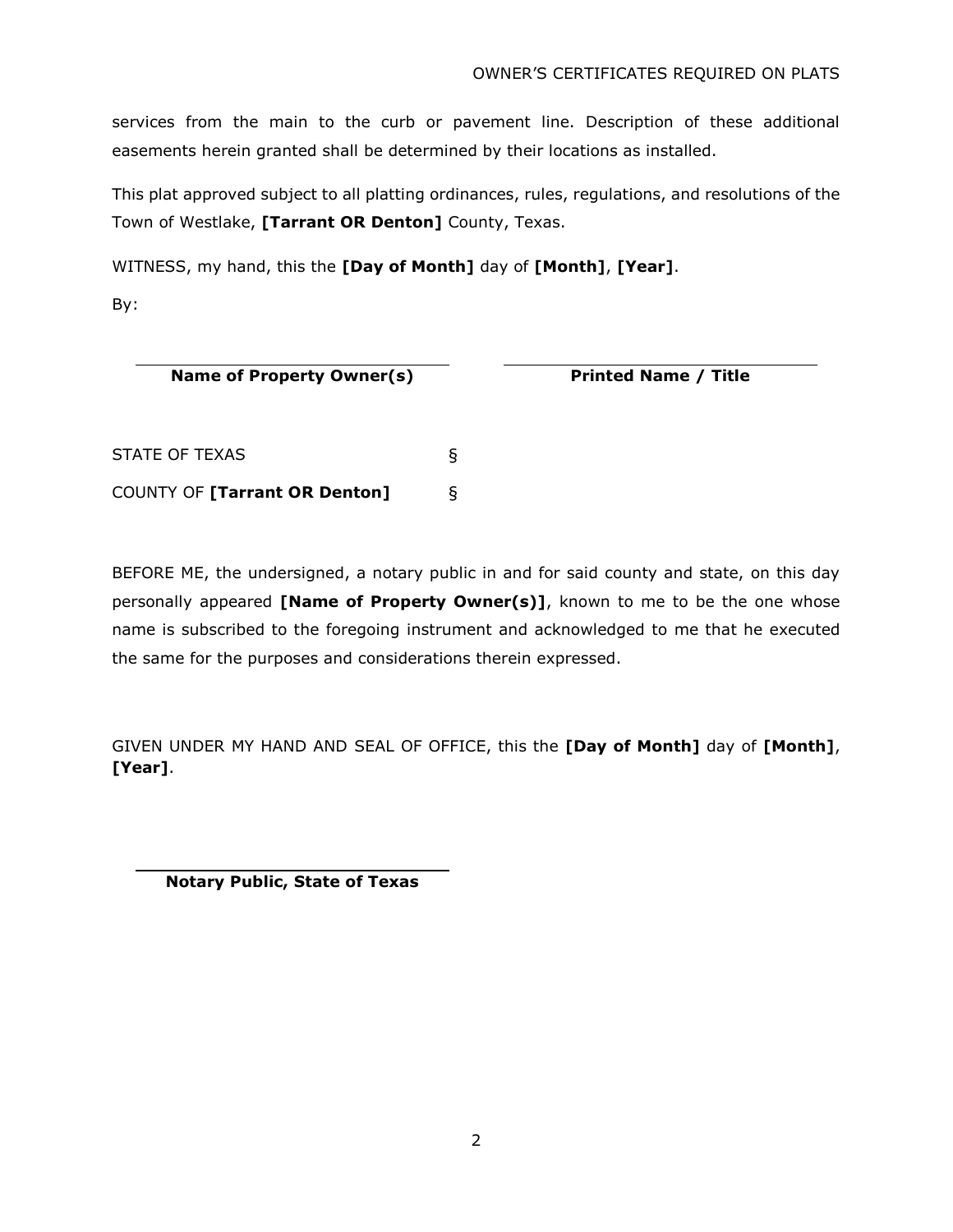## NONRESIDENTIAL PLATS

All nonresidential plats shall contain the following owner's dedication language:

WHEREAS, **[Name of Property Owner(s)]** is the owner of a tract of land situated in **[Abstract Survey]**, Town of Westlake, **[Tarrant OR Denton]** County, Texas, according to the deed recorded in **[Volume #, Page #]** of the Deed Records of **[Tarrant OR Denton]**  County, Texas and being more particularly described as follows:

NOW, THEREFORE, KNOW ALL PERSONS BY THESE PRESENTS:

THAT **[Name of Property Owner(s)]**, do hereby adopt this plat, designating the herein above described property as **[Name of Subdivision]**, an addition to the Town of Westlake, **[Tarrant OR Denton]** County, Texas. The easements thereon are hereby reserved for the purposes indicated, and in accordance with the easement documents filed with the Town of Westlake and **[Tarrant OR Denton]** County. The utility and fire lane easements shall be open to fire and police units, garbage and rubbish collection agencies and the public and private utilities for which the easement is reserved, and as specifically approved by the Town of Westlake for the use of a particular easement. The maintenance of paving or any other surface on the utility and fire lane easements is the sole responsibility of the property owner. No buildings, or other permanent improvements shall be constructed, reconstructed or placed upon, over or across the easements as shown. Said easements being hereby reserved for use and accommodation of all public utilities for which the easement is reserved, and as specifically approved by the Town of Westlake. Any public utility for which the easement is reserved, and as specifically approved by the Town of Westlake to use a particular easement shall have the right to remove and keep removed all or part of any buildings or other improvements which in any way may endanger or interfere with the construction, maintenance, or efficiency of its system in the easement and that public utility shall at all times have full right of ingress and egress upon the easement for the purpose of constructing, reconstructing, inspecting, patrolling, and maintaining and adding to or removing all or part of its system, subject to complying with all ordinances, rules, regulations and resolutions of the Town of Westlake, Texas, and in accordance with the easement documents filed with the Town of Westlake and **[Tarrant OR Denton]** County. The Town of Westlake, Texas, and the public utility shall have the right of ingress and egress to private property for the purpose of reading meters, maintenance and service required or ordinarily performed by that utility.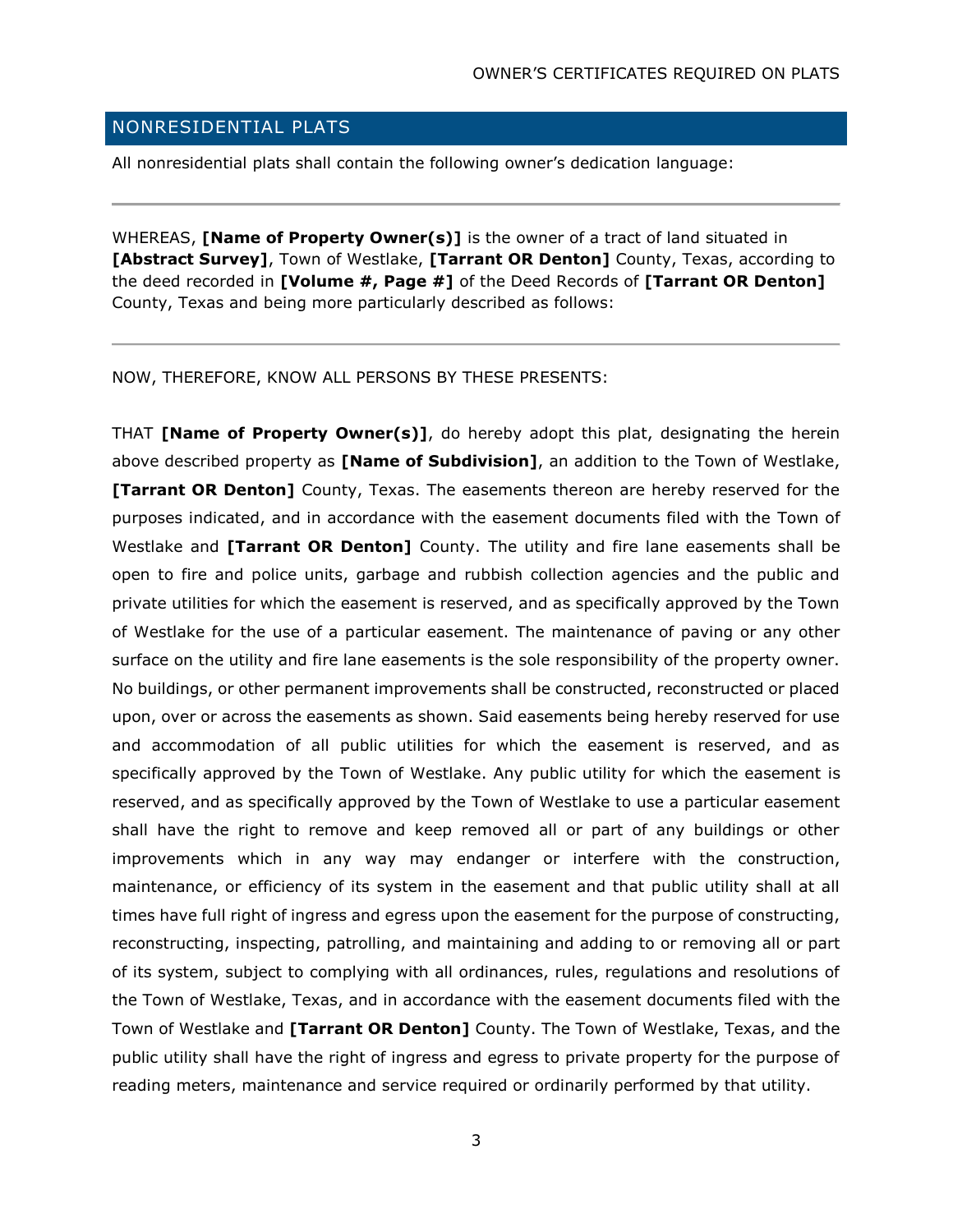NOTWITHSTANDING ANYTHING TO THE CONTRARY IN THIS PLAT, the owners, for themselves and their successors and assigns, reserve and retain the right to grant other rights and easements across, over or under the easement tract(s) to such other persons as the owners deem proper, provided such other grants are subject to the easements to the Town of Westlake granted in this plat or the easement documents, and the uses granted do not materially interfere with the use of said easements by the Town of Westlake for the purposes set forth herein and the town approves said additional easements or additional uses in writing. Any damages to facilities located in said easements as a result of the use granted to such other person shall be promptly repaired by such other person, and the Town of Westlake shall have no responsibility for any damage to such other person's facilities in connection with the use of said easement by the Town of Westlake.

IN ADDITION, notwithstanding anything to the contrary in this plat, the owners, and their successors and assigns, may use the easement tract(s) identified in the easement documents, and shown within the boundaries of the platted property for paving, pedestrian walkway, parking, landscaping and aerial improvement purposes (the "improvements"), which do not materially interfere with or prevent the use by the Town of Westlake of said easements for the purposes set forth herein. Any damages to facilities located in the easements identified on the platted property as a result of such uses shall be promptly repaired by the then-current owner of the platted property that caused such damage, and the Town of Westlake shall have no responsibility for any damages to the improvements in connection with the use of said easements by the Town of Westlake.

This plat is approved subject to all platting ordinances, rules, regulations and resolutions of the Town of Westlake, Texas.

WITNESS, my hand, this the **[Day of Month]** day of **[Month]**, **[Year]**.

By:

**Name of Property Owner(s) Printed Name / Title**

STATE OF TEXAS § COUNTY OF **[Tarrant OR Denton]** §